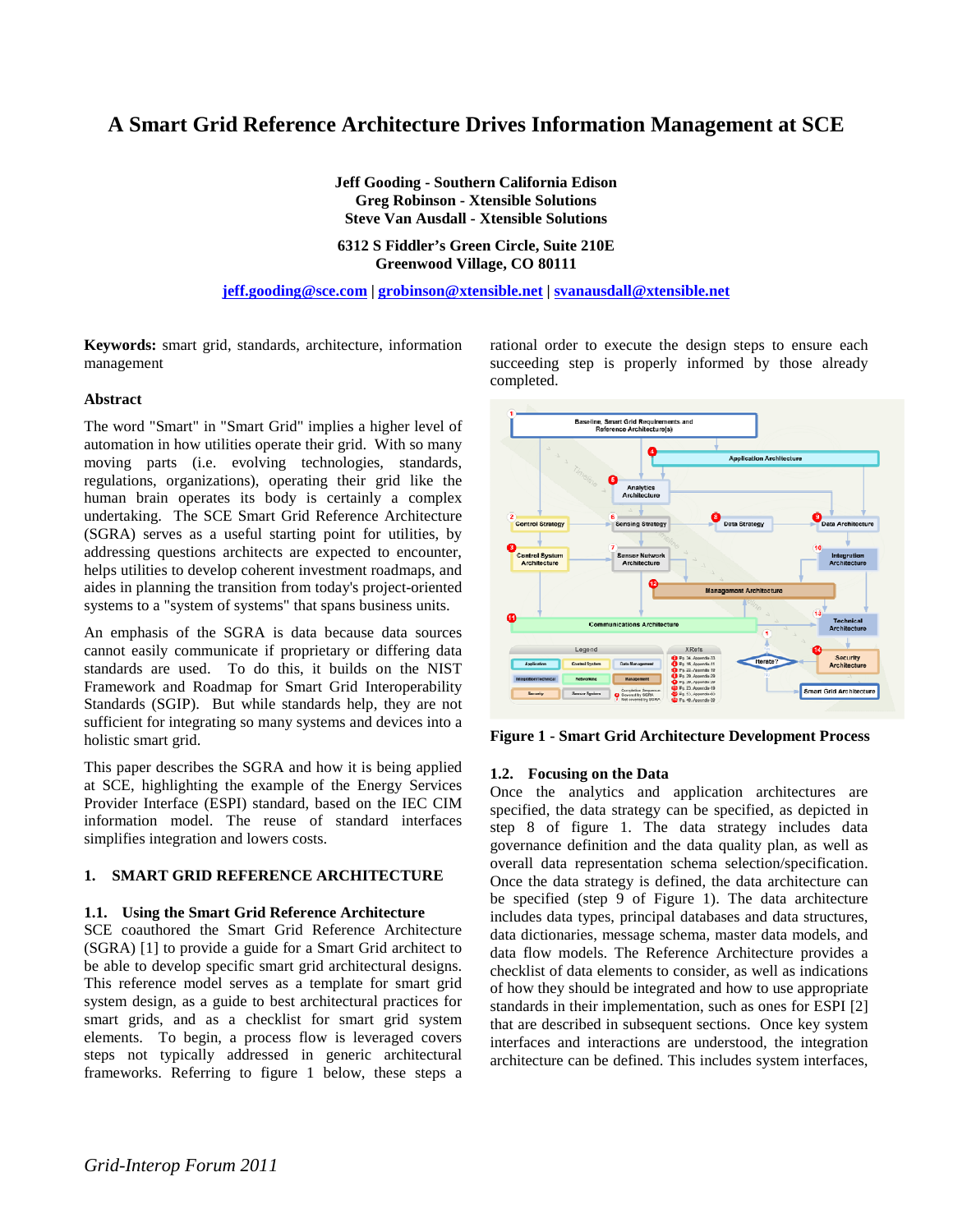middleware, adapters, data and message transformations, and business process choreography.

# **1.3. Systematic Information Management**

An effective Enterprise Information Management (EIM) methodology allows a utility to embrace industry standards as well as create its own internal information model by organizing metadata and models from its existing applications. This is a critical component of an enterprise strategy for creating reusable data services that would otherwise not be achieved with Service-Oriented Architecture (SOA) investments. While many industry models may be helpful, at the core of the SCE Enterprise Semantic Model (ESM) is the utility industry standard Common Information Model (CIM), which was designed for the purpose of integrating disparate utility applications (IEC 61968 and IEC 61970 series of standards). However, as enterprise resource planning (ERP) and supply chain is largely outside of the scope of the CIM, additional industry and proprietary models are employed for these aspects. For communicating with intelligent electronic devices, IEC 61850 contains a rich model that can be incorporated into the ESM.

Each service resource specifies a Canonical Data Model (CDM) that uses a subset of the structures defined in the ESM. A CDM describes the structure or 'signature' of information using a data description language such as XML Schema Definition, or "XSD". The XSD facilitates syntactic integration, but has the benefit of the full semantic definition in the ESM and CIM.

New projects at SCE are generating their CDMs from SCE's ESM - the heart of SCE's model-driven integration concept. The ESM describes information in a way that is independent of its canonical form, using a full UML graph. For example, it is possible to order the elements of an XML document in any way desired without changing the meaning of the information contained in the elements. After all it is not the tag or its position in the document that defines that information. Because of this, compact CDM representations are also possible, since any token can be used to identify the field, while traceability is maintained to the semantics.

So in similar fashion as IEC 61968 message types are model-driven from the CIM, SCE's enterprise CDMs are model-driven from its ESM. This approach allows for internal flexibility, but adheres to the standard model whenever possible. If a given industry standard meets SCE's data requirements for a given interface, then CDM will be the same as the standard interface. So while SCE has the ability to systematically extend standard interfaces when necessary, it does not sacrifice the benefits of using industry standards when doing so.



**Figure 2 – CIM, ESM, and CDM Relationships** 

This process minimally ensures that systems are loosely coupled, since all adapters translate to and from the CDM formats, never directly to another proprietary interface or format. In the case where systems also use the same models, or implement the common services directly, the adapters are much simpler, and may not be needed at all. In addition, mappings can be stored with respect to the ESM or CIM, instead of the CDM, so that new translations can reuse existing logic.

# **2. ENERGY SERVICES PROVIDER INTERFACE**

One of the primary drivers for Smart Grid technology is the ability to shift load away from peak consumption times, especially when generation is stretched to the limit. In order to do that, simple interfaces are needed to communicate data with customers and affect their energy usage.

The Smart Energy protocol allows home area network (HAN) devices to receive signals directly, usually through service endpoints in the electric meters. Another option is to use the Internet to exchange customer-specific data with their third-party agents, who can then provide management and scheduling services however they choose. The SGIP recognized this priority and has been nurturing the development of usage data exchange protocols. The initiative recently resulted in the ratification of a new North American Energy Standards Board (NAESB) model business practice, the implementable interface definition ESPI.

By implementing ESPI, third-party energy services providers can allow their customers to authorize the exchange of their energy usage information from utilities who have also implemented ESPI. To manage interoperability across numerous implementations, the OpenSG users group within UCAIug, where the requirements originated, is also where the community is building the capability to certify conformance to the interface.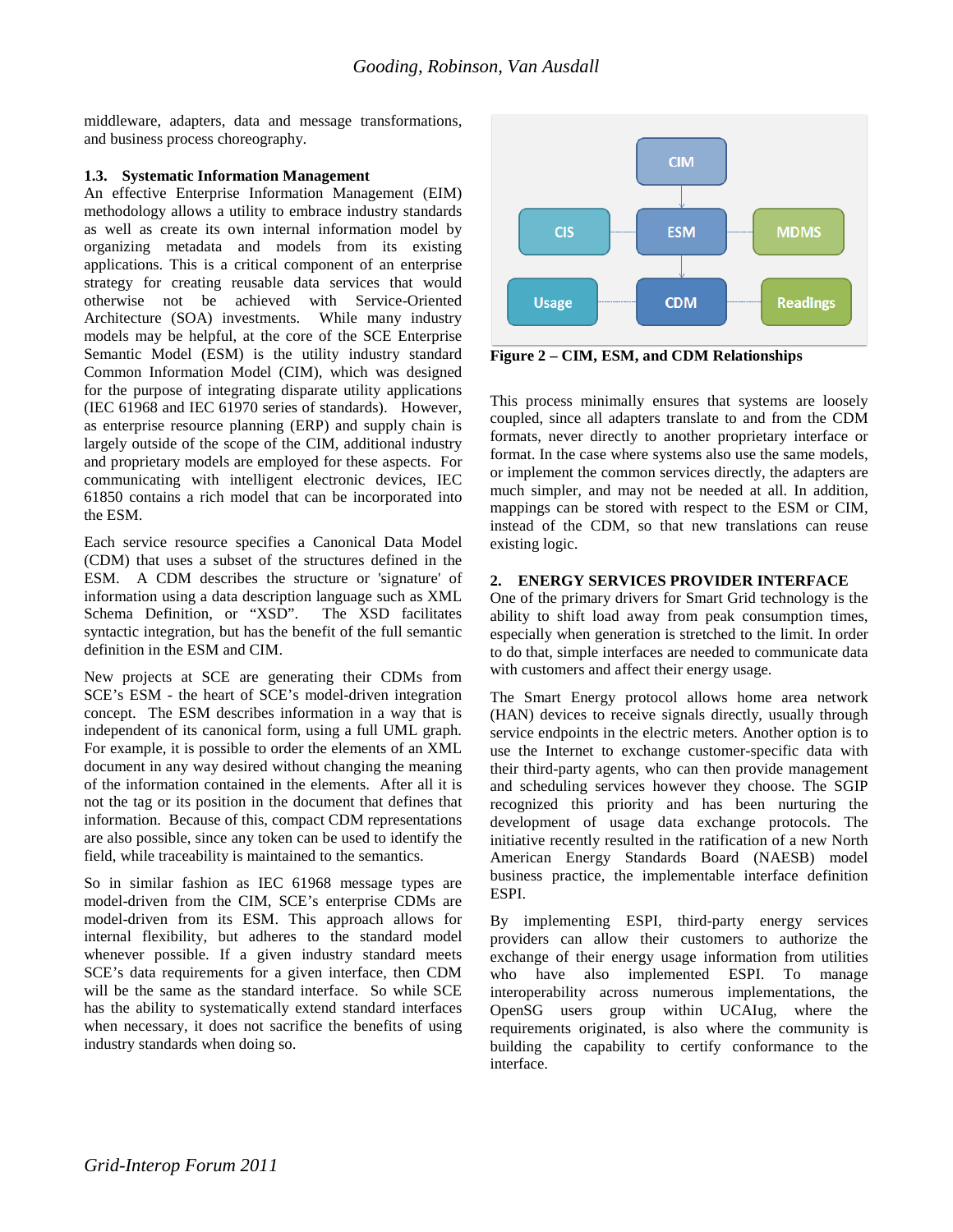## **2.1. Savings through Reuse**

To conceptualize the cost savings of the standard interface architectural pattern, imagine that each utility and third party defined their own interface for this purpose. Even with a simple ecosystem, where there are six providers and six consumers, each implements their own interface plus six adapters, as well as identifier correlation storage for each. If each implementation costs one hundred dollars, and each adapter costs fifty (they actually cost more), then the multiinterface price would be  $12 * $100 + (12 * 6) * $50 =$  $$1,200 + $3,600 = $4,800$ . If everyone implements the same interface, even if that means each participant builds an adapter to the common one, the cost is only  $$1,200 + (12^*)$  $$50$ ) = \$1,800, a savings of over 60%!

## **2.2. Extensibility and Loose Coupling**

A critical feature of reusable standard interfaces is the ability to support a variety of versions of the interface simultaneously. The first version of ESPI, for example, only defines models for usage readings, power quality summaries, and usage summary data. Additional information, such as demand response events, rate schedules, and informational messages, will be need to be added without breaking any existing implementations, but clients will adopt different features and versions at different times. By only adding new optional elements, it will be possible to support multiple versions of clients, using the interface for various reasons.

The initial version of the protocol includes the basic elements of any data interface, including initial configuration, user resource authorization, and delivery. Multiple delivery options are specified, including automated subscription and asynchronous delivery using polling, push or pull, as well as on-demand synchronous request. Because of this, future versions will only need to specify new object definitions, and the existing mechanisms can be used as-is. New encodings or capability negotiation could also be added. But implemented clients won't stop working when servers are upgraded. Nor will servers have problems if newer clients connect, since everything new will be optional.

### **2.3. Power of Ecosystem**

Because ESPI was built on existing standards, including HTTP, XML, Atom Publishing Protocol, Open Authorization, and the IEC CIM object model, additional savings are realized due to the existence of communities around each technology, providing examples, discussions, experts, libraries, and products that implement much of the functionality.

# **2.4. Scalability**

ESPI was also designed to be massively scalable, by adhering to best practices from the latest in web design. Namely, publication servers are not required to save client session information, and by using basic HTTP verbs appropriately, caching techniques can be used to the fullest benefit. This means that additional servers can be added as necessary to meet demand.

# **2.5. Uses**

Because the interface was designed as a general-purpose data sharing capability, it meets the needs of a number of scenarios. The California Public Utility Commission (CPUC) has been advocating for and requesting this sort of capability from California IOUs, and ESPI seems to fit the bill. Since one service can support any number of Third Party Providers and Customers, ESPI is also being discussed for use in related initiatives, including Plug-In Electric Vehicle (PEV) submetering, as well as third party customer access for the "Green Button" initiative.

# **3. CONCLUSION**

By adhering to industry best practices, including loose coupling, standardization and reuse, dependencies between systems can be minimized. This enables the move from siloed architectures into federated and distributed systems architectures. This progression allows for integration with the larger ecosystem of services, so that information can be available when and where it is needed, in order to support the demands of Smart Grid and beyond.

# **References**

[1] SCE, Cisco, IBM, "Smart Grid Reference Architecture," 2011

[2] NAESB, "Energy Services Provider Interface Standard (R10008, REQ.21)," 2011

# **Biography**

Jeff Gooding, IT General Manager of Smart Grid Engineering at Southern California Edison, is responsible for managing the architecture and engineering team that supports the Edison SmartConnect project, SCE's Advanced Metering Infrastructure (AMI) Program. Jeff holds M.B.A. and B.S. degrees from California State Polytechnic University, Pomona.

Greg Robinson is the general manager of Xtensible Solutions, an ESCO Technologies company. Xtensible provides enterprise information management and integration services to utilities. Greg is the international convener of IEC TC57 Working Group 14 (IEC 61968 series of standards), which is extending the Common Information Model (CIM) for utility enterprise-wide messaging. He is also a member of the NIST Smart Grid Interoperability Panel (SGIP), IEEE Power Engineering Society, the DistribuTECH Advisory Committee, and OpenSG, where